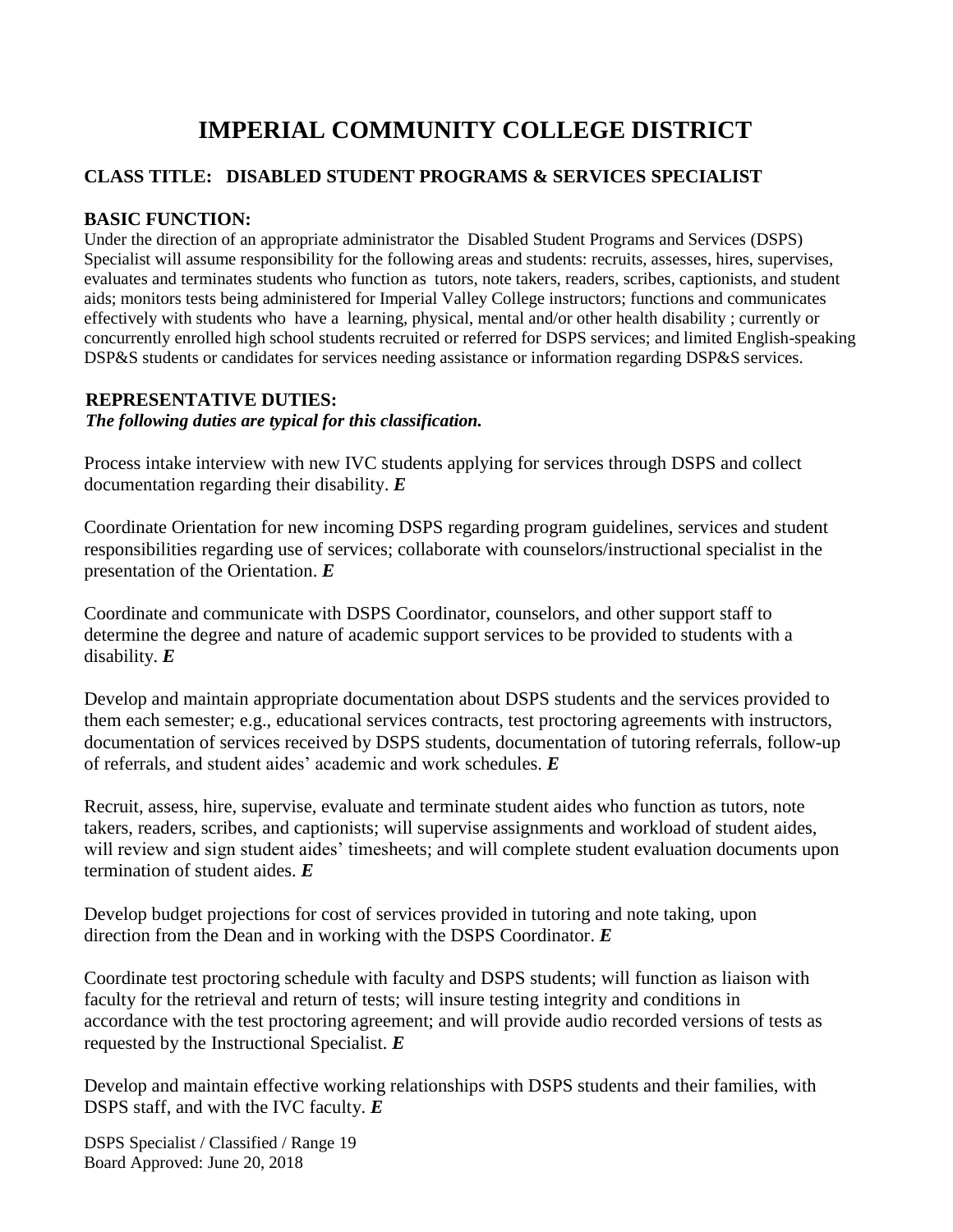Attend all staff and division meetings as required; will maintain a neat and orderly office. *E*

Participate and assume responsibilities for those services and activities that fall under the purview of the DSPS Program, e.g., Disability Awareness Day; College and University Day; Career Fair; various events held by the DSP&S Program during the year; DSPS in-service; programs and projects provided by Student Services personnel. *E*

Responsible for writing reports about the academic progress of DSPS students, other documentation required by the Chancellor's Office, and IVC Administration or the DSPS Coordinator. *E*

Attend conferences and staff meetings as required by the appropriate Dean; seek and obtain additional resources made available to the community and other college programs. *E*

Coordinate requests for adaptive classroom furniture for students and arrange for distribution and collection of furniture at the beginning and end of each semester. *E*

Perform other related duties as assigned.

# **KNOWLEDGE AND ABILITIES**

# **KNOWLEDGE OF:**

Philosophy and objectives of DSPS. Principles and practices of training and supervision. Interpersonal skills using tact, patience, and courtesy. Record keeping techniques. Basic computer skills. Basic principles of budgeting. Correct use of oral and written English.

#### **ABILITY TO:**

Communicate effectively with students, faculty, counseling and support staff. Establish and maintain cooperative and effective working relationships with IVC faculty and staff. Interpret and explain policies and procedures related to DSPS provision of educationally related accommodations to disabled students.

Understand and interpret applicable sections of Section 504 of the Rehabilitation Act, Americans with Disabilities Act, the State Education Code, and other applicable laws.

Train and provide direction to student workers.

Analyze situations accurately and adopt an effective course of action using sound judgment. Maintain records and prepare reports.

Develop budget projections.

Organize and prioritize workload.

Work independently with minimal supervision.